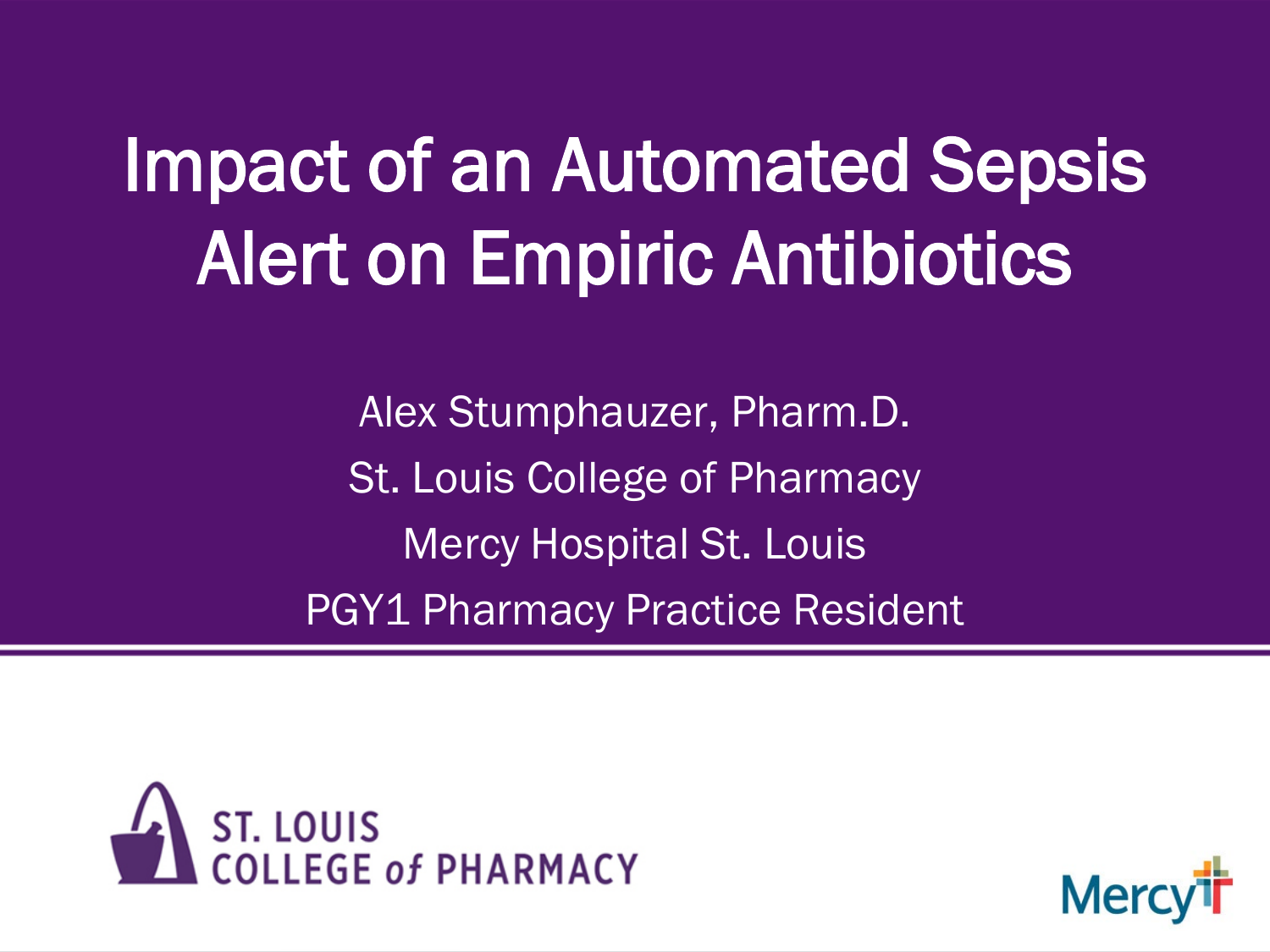## **Background**

- Sepsis CMS Core Measure (SEP-1) criteria used by CMS for reimbursement
	- Performance period began October 2016
- Protocolization of treatment is prevalent
	- Use of remote sepsis alerts, associated countdown, prescribing bundles, and order sets
- Anti-Pseudomonal and anti-MRSA coverage increasingly more common as empiric therapy at Mercy Hospital St. Louis to meet SEP-1 criteria



Sepsiscoordinatornetwork.org. (2019). *Specifications Manual for Hospital Inpatient Quality Measures*.

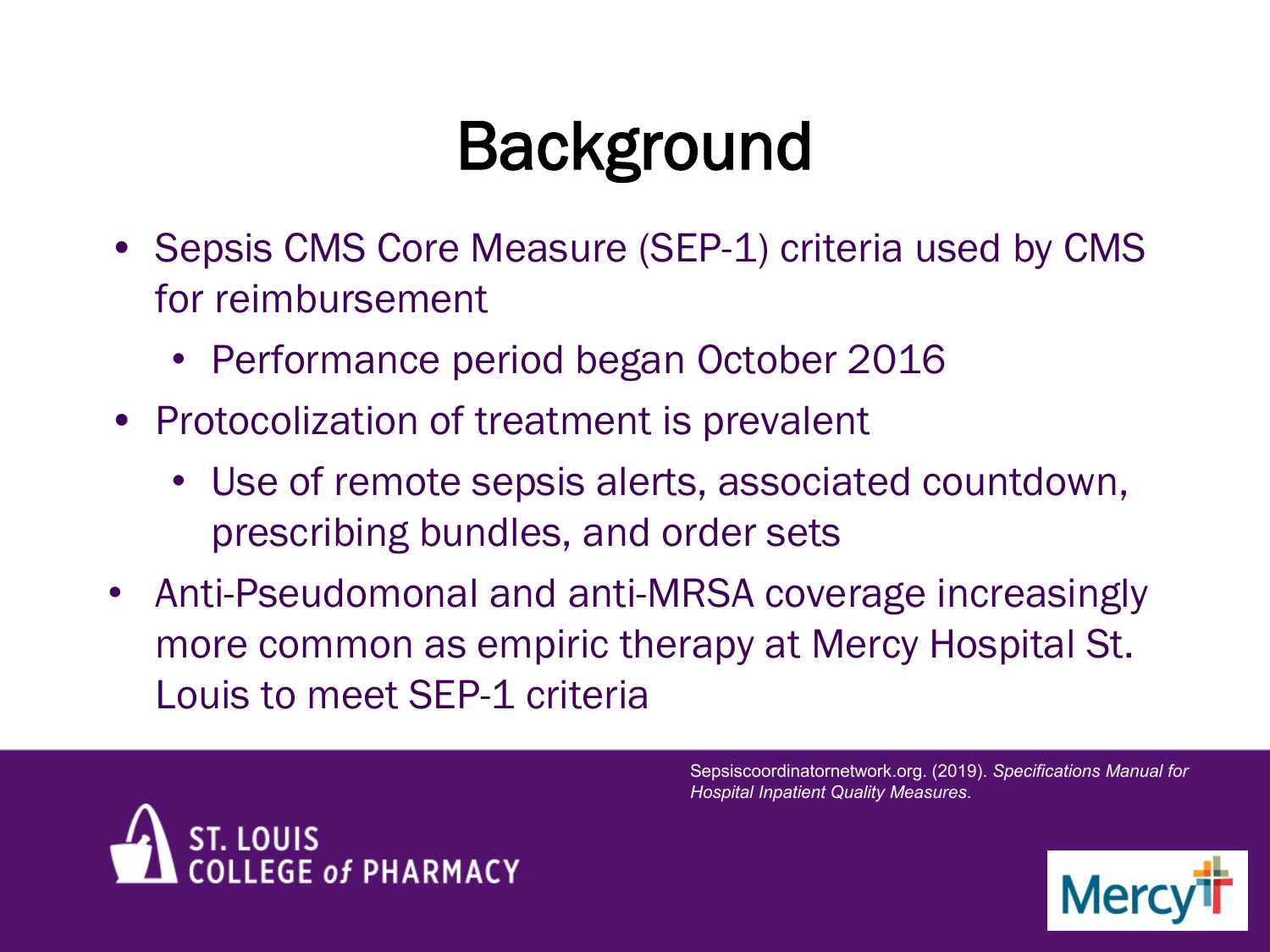## Background

- Pressure on providers to address sepsis aggressively
	- Quick to prescribe broad-spectrum antibiotics
- Potentially has impact on de-escalation
	- Leads to adverse consequences (resistance, C. diff)
- Limited quantification of consequences related to SEP-1 criteria



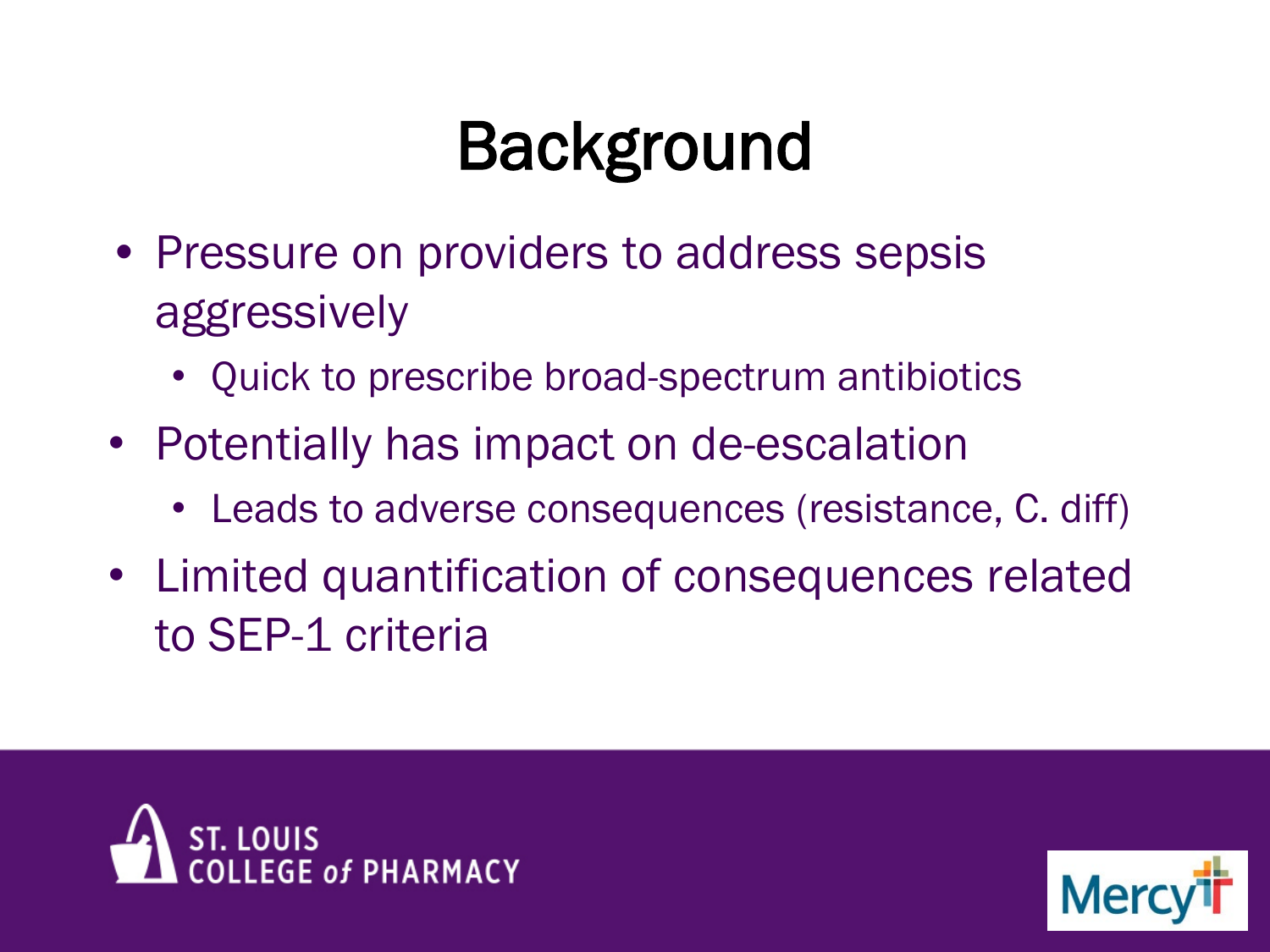### Previous Literature

- Antibiotics within 3 hours of sepsis diagnosis significantly improves mortality outcomes
- Efficacy of another sepsis best practice alert did not significantly improve mortality
- Each additional day of anti-pseudomonal coverage is associated with a higher risk of resistant bacteria



N Engl J Med. 2017;376(23):2235-2244 Am J Med. 2019;132(7):862-868. Pharmacotherapy. 2019;39(3):261-270.

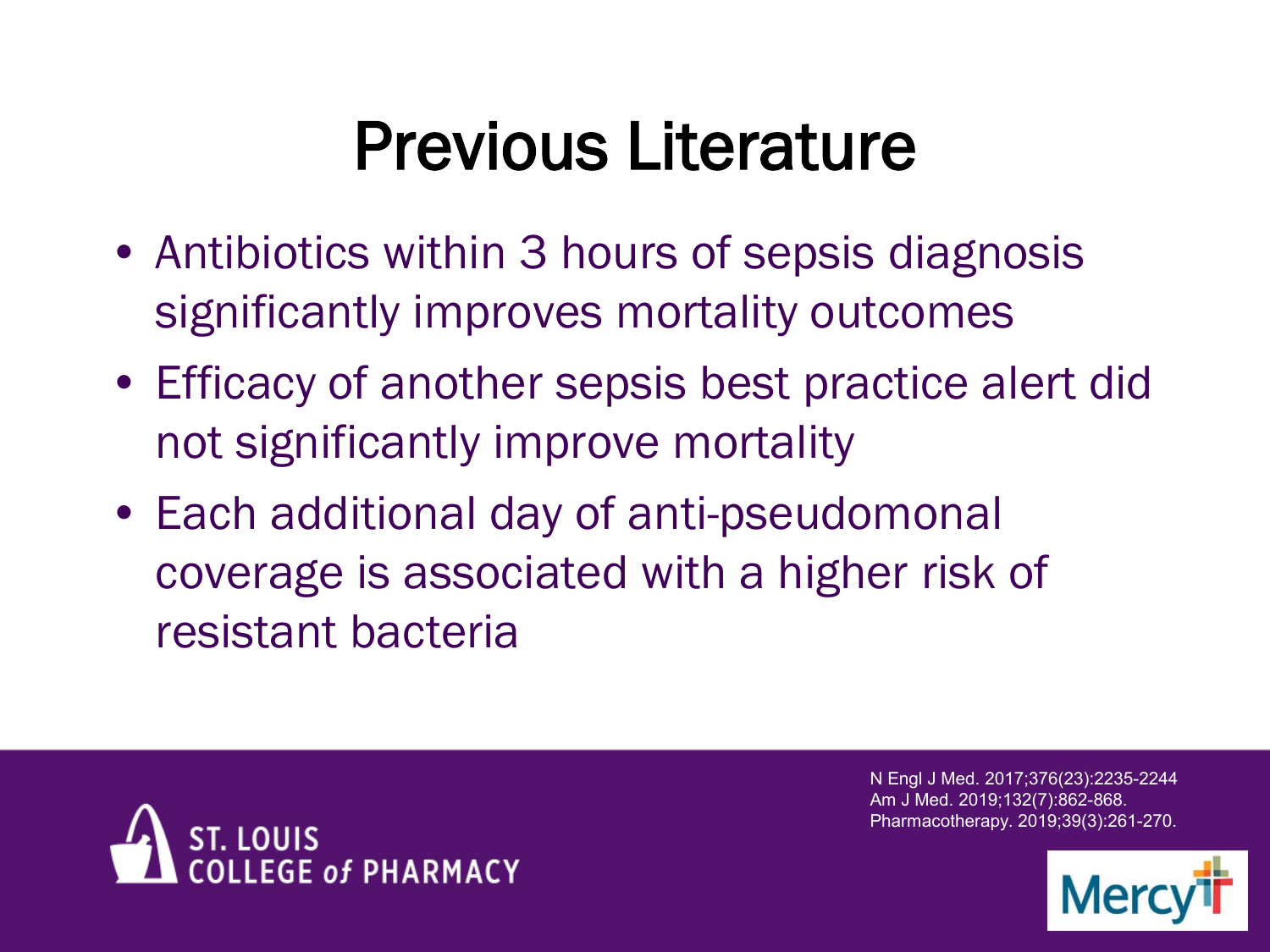## SEP-1 Broad-Spectrum Antibiotic **Options**

#### **Option 1: Monotherapy**

- Carbapenems (meropenem, ertapenem)
- Beta-lactam/Beta-lactamase Combinations (Piperacillin/Tazobactam, Ampicillin/Sulbactam)
- Fluoroquinolones (levofloxacin, moxifloxacin)
- 3<sup>rd</sup> Gen or Higher Cephalosporins (cefepime, ceftazidime, ceftriaxone)



Sepsiscoordinatornetwork.org. (2019). *Specifications Manual for Hospital Inpatient Quality Measures*.

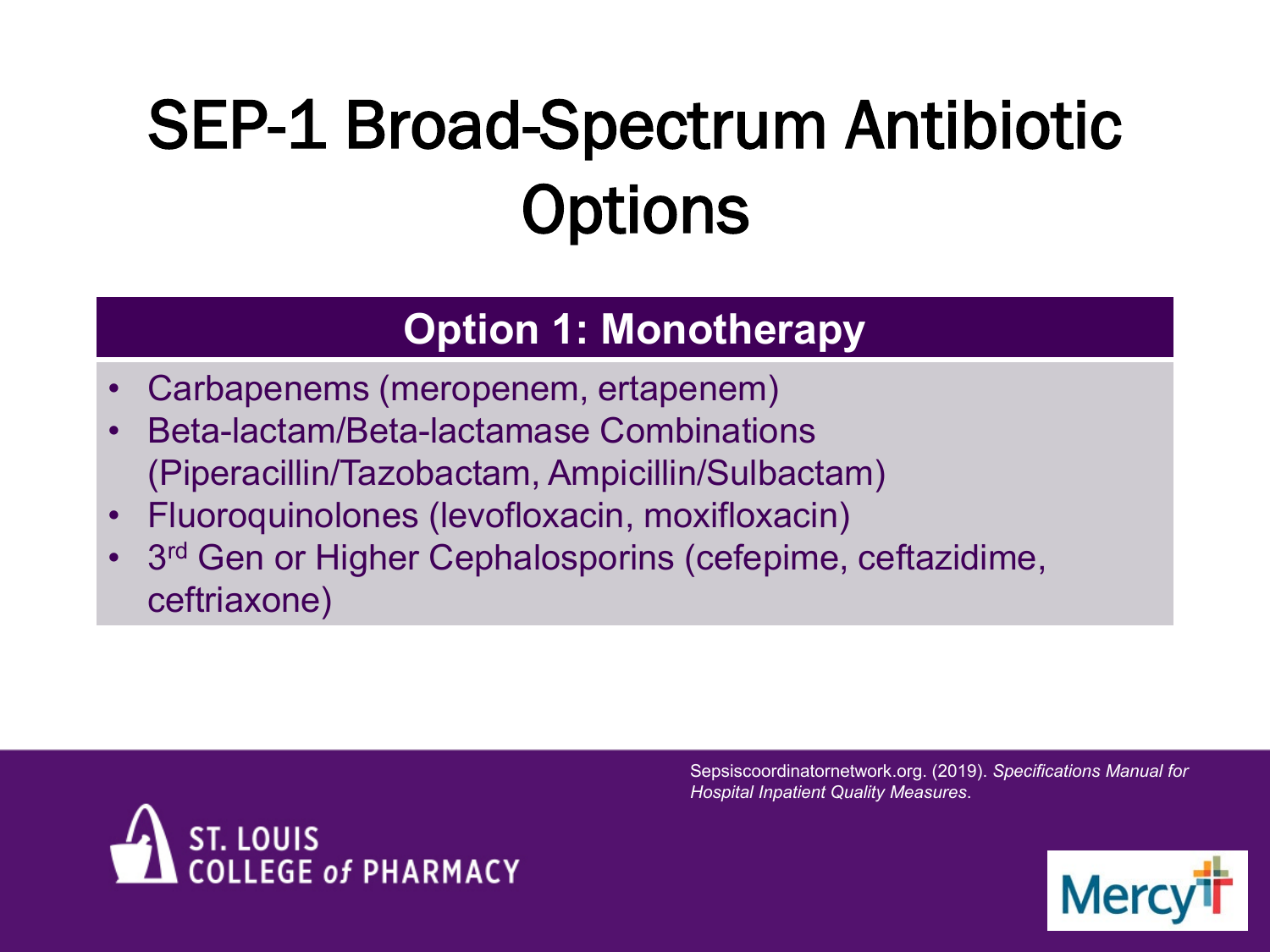## SEP-1 Broad-Spectrum Antibiotic **Options**





Sepsiscoordinatornetwork.org. (2019). *Specifications Manual for Hospital Inpatient Quality Measures*.

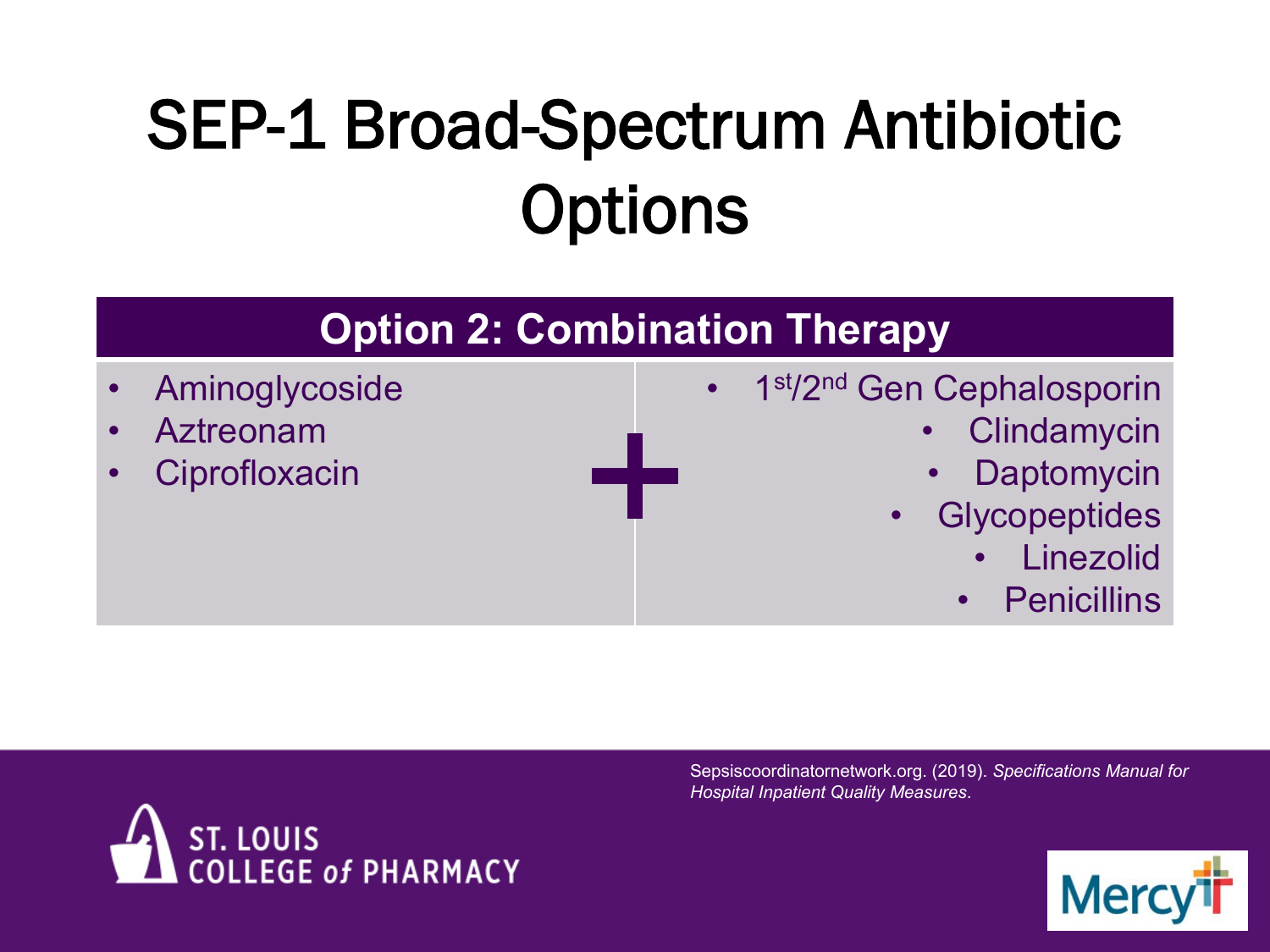### Sepsis Alert

- Alerts physicians to rule out sepsis or start prescribing bundles within allotted time
- Fires following 2 SIRS criteria met in chart
	- Temp > 38 ° C (100.4 ° F) or < 36 ° C (96.8 ° F)
	- Heart rate > 90 bpm
	- Respiratory rate  $> 20$  rpm or PaCO<sub>2</sub>  $<$  32 mm Hg
	- WBC >  $12,000/mm^3$ , <  $4,000/mm^3$ , or >  $10\%$  bands





J Thorac Dis. 2017;9(4):943-945.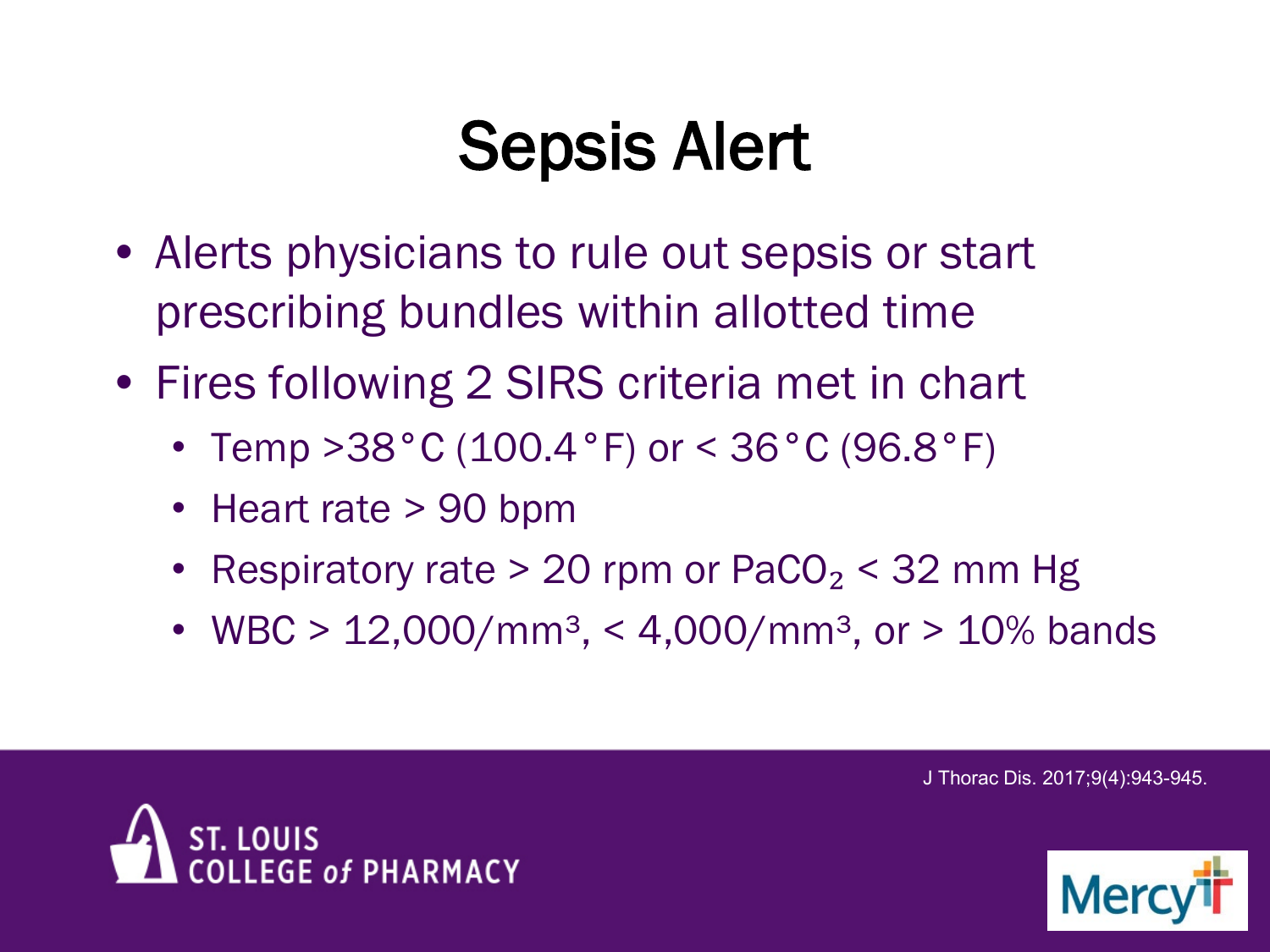#### **Objective**

#### To determine the effect of sepsis alert implementation on Mercy Hospital St. Louis' use of empiric antibiotics



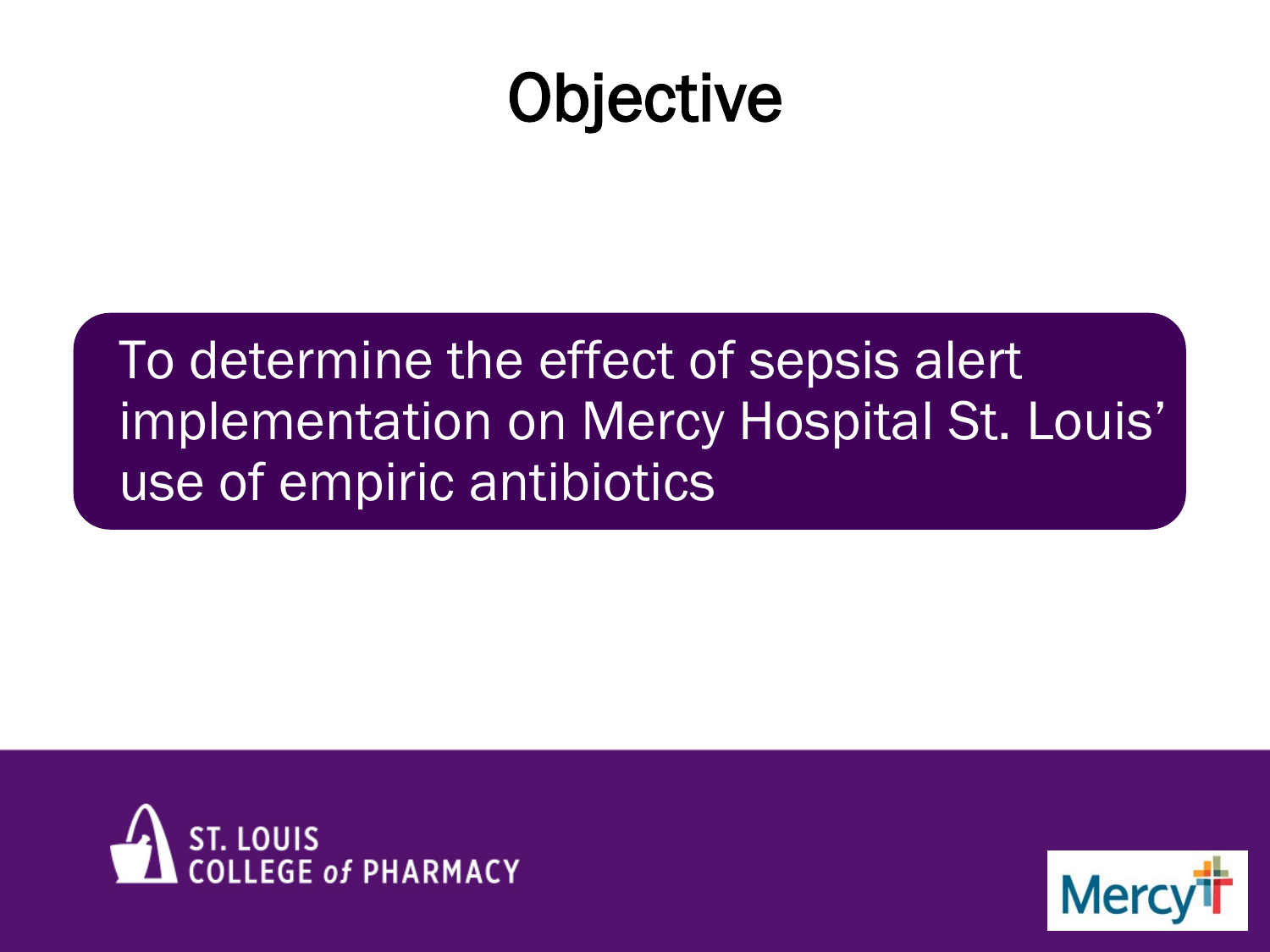## Primary Outcome

Percent of appropriate empiric antibiotics in patients pre versus post sepsis alert implementation

• Appropriateness based upon guideline-based, sourcespecific risk factors



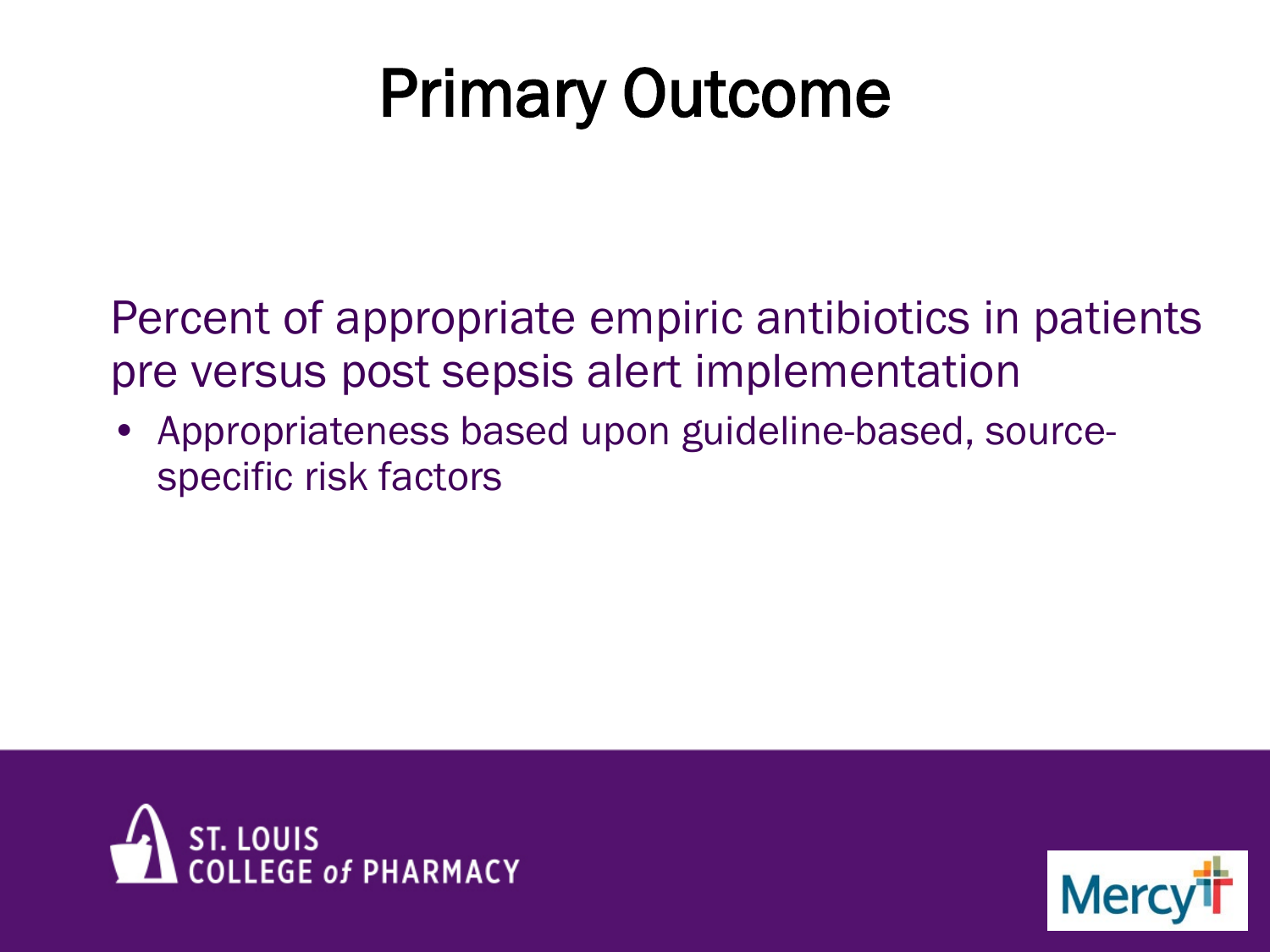## Secondary Outcomes

- Hospital length of stay (LOS) in days
- Antibiotic days of therapy (DOT)
- Time to de-escalation of antibiotics
	- Removal of broad-spectrum coverage



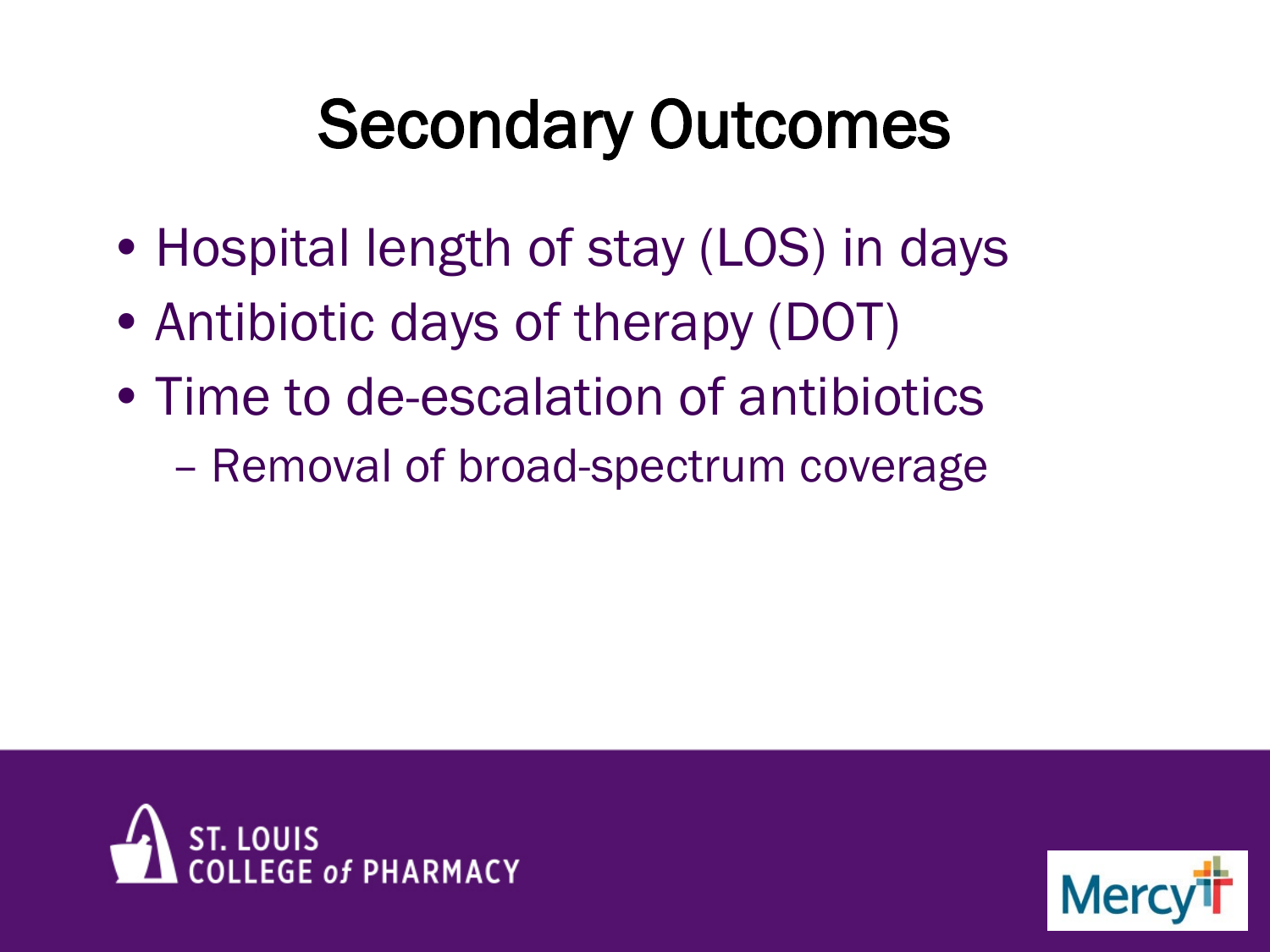### Inclusion and Exclusion Criteria

| <b>Inclusion</b>                                                                                                                                                                                                                                              | <b>Exclusion</b>                                                                                     |
|---------------------------------------------------------------------------------------------------------------------------------------------------------------------------------------------------------------------------------------------------------------|------------------------------------------------------------------------------------------------------|
| Adults $\geq$ 18 years of age<br>Admitted between January 1st,<br>2016 and December 31st, 2019<br>Pre-implementation group:<br>$\bullet$<br>diagnosis coding of sepsis or<br>severe sepsis<br>Post-implementation group:<br>identified by sepsis alert system | Known pregnancy<br>Identified as sepsis with shock per<br>diagnosis coding or sepsis alert<br>system |



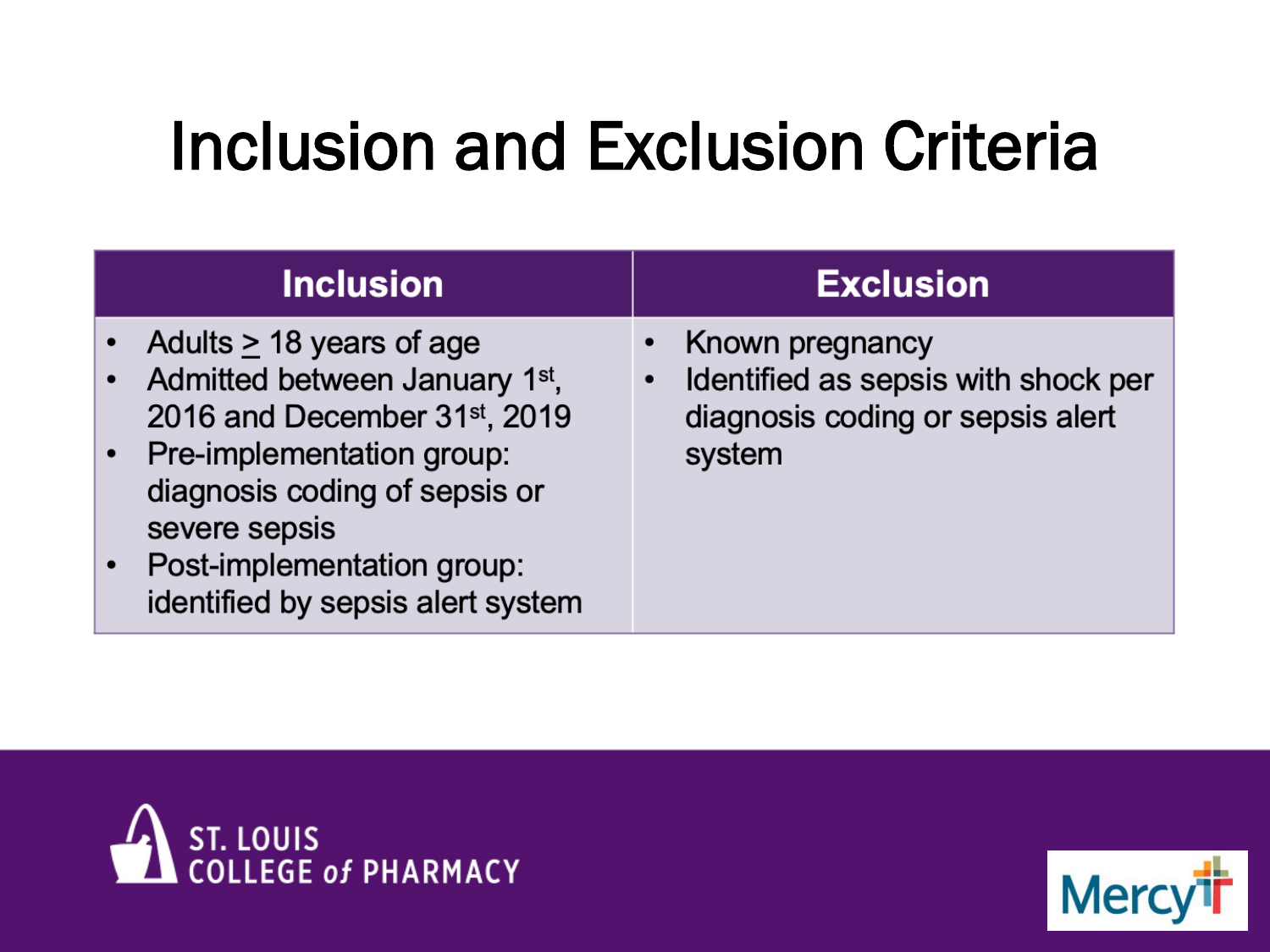Figure 1: Trial design





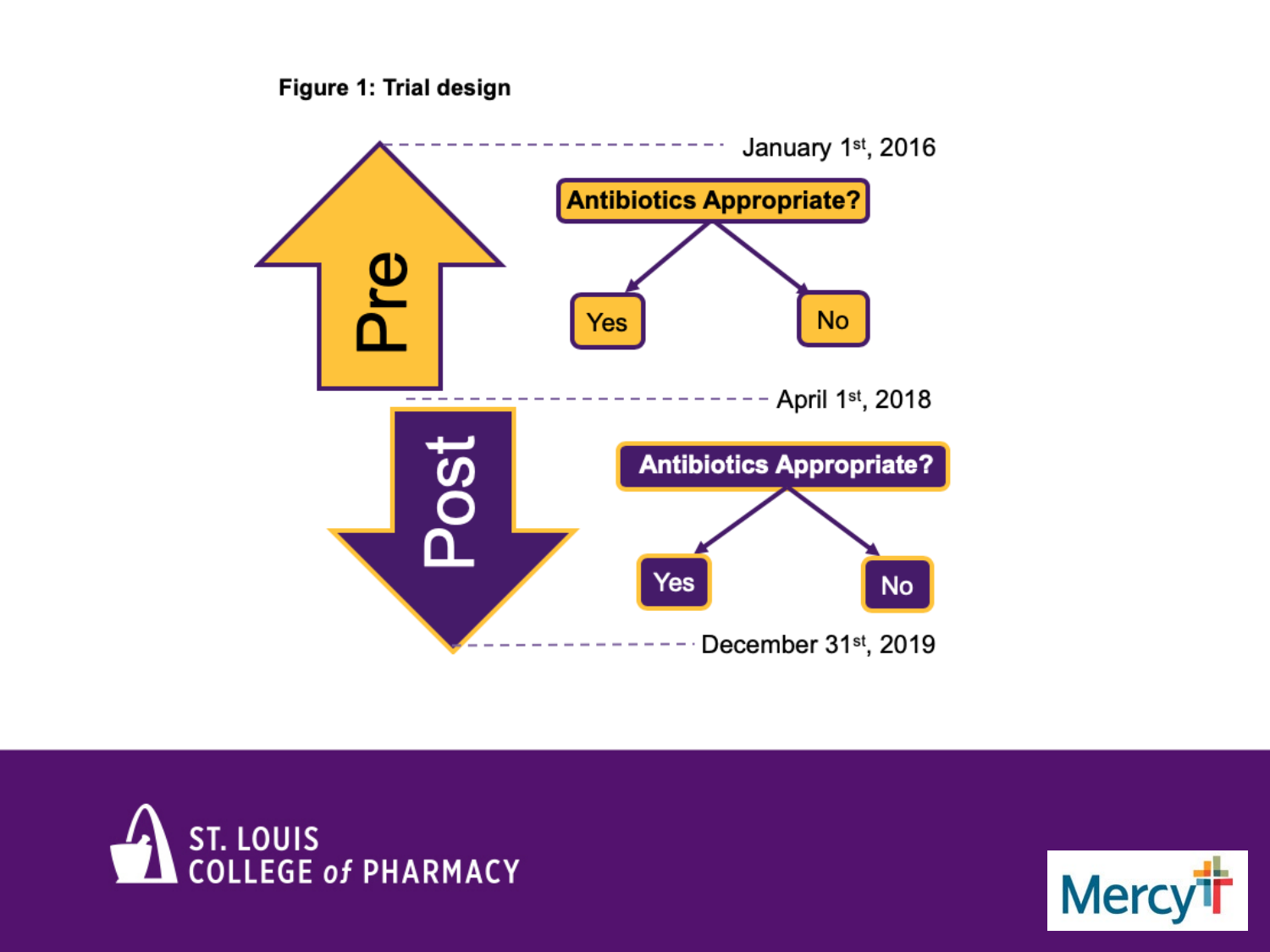## Power Calculation

- Power calculation:
	- 154 total patients needed for 90% power, alpha value set at 0.05
	- Calculated based on expected appropriateness difference of 25%



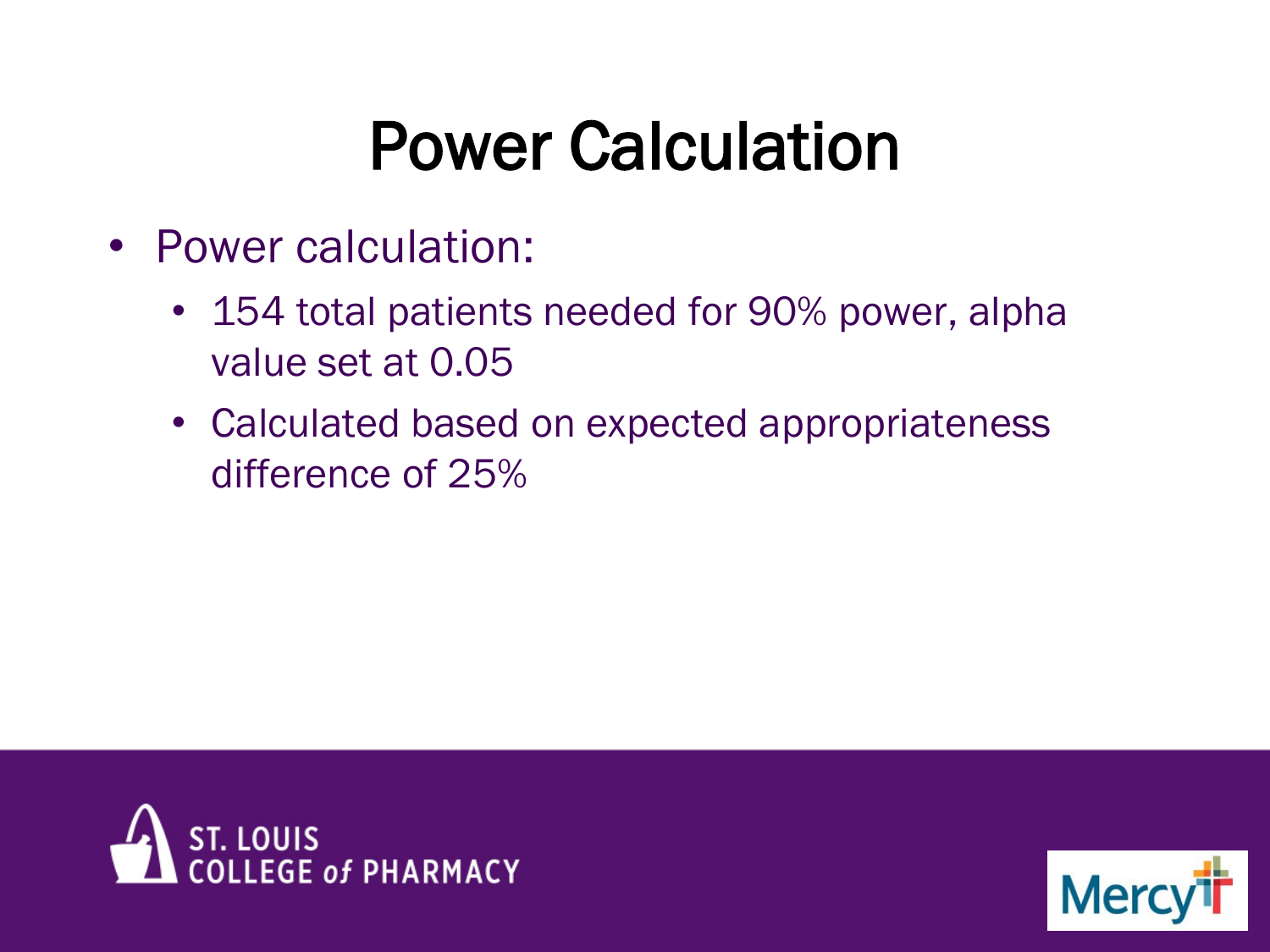#### Statistical Analysis





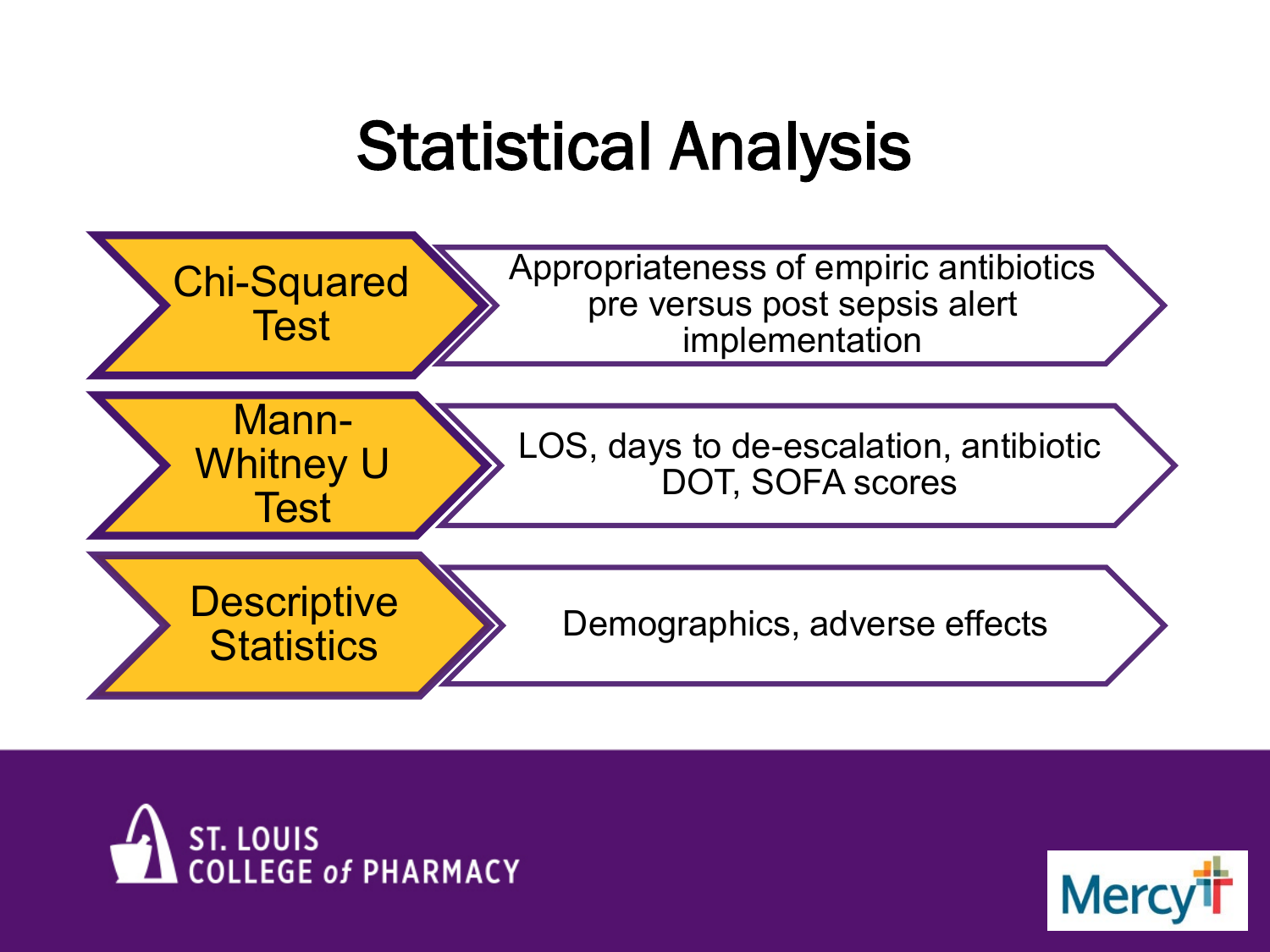#### Baseline Characteristics

| <b>Characteristic</b>     | <b>Pre-Alert Group (n=77)</b> | <b>Post-Alert Group (n=77)</b> |
|---------------------------|-------------------------------|--------------------------------|
| Age $(y)$ , mean $\pm$ SD | $62.0 \pm 22$                 | $61.7 \pm 22$                  |
| Female $- n$ $%$          | 37(48.1)                      | 42 (54.5)                      |
| $Race - n$ (%)            |                               |                                |
| White                     | 67 (87.0)                     | 60 (77.9)                      |
| <b>Black</b>              | 4(5.2)                        | 11(14.3)                       |
| Other                     | 6(7.8)                        | 6(7.8)                         |

\*No statistically significant differences in baseline characteristics

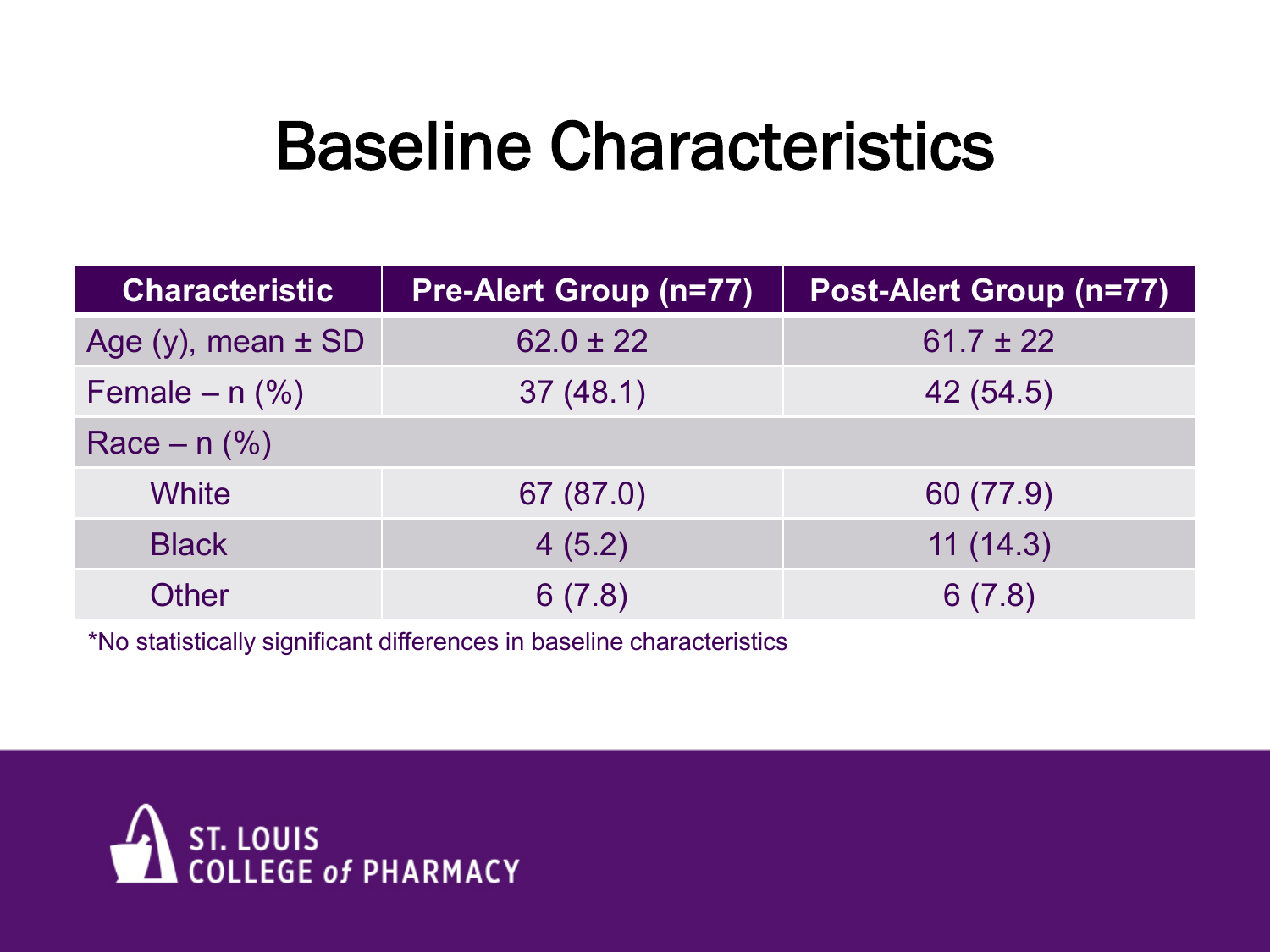#### Baseline Characteristics

| Characteristic*          | <b>Pre-Alert Group</b><br>$(n=77)$ | <b>Post-Alert Group</b><br>$(n=77)$ |
|--------------------------|------------------------------------|-------------------------------------|
| Location $-$ n $(\% )$   |                                    |                                     |
| ED                       | 34(44.2)                           | 35(45.4)                            |
| <b>Floor</b>             | 32(41.6)                           | 26(33.8)                            |
| <b>ICU</b>               | 11(14.2)                           | 16(20.8)                            |
| SOFA Score, median (IQR) | $2(1 - 3.5)$                       | $2(1-5)$                            |

\*No statistically significant differences in baseline characteristics

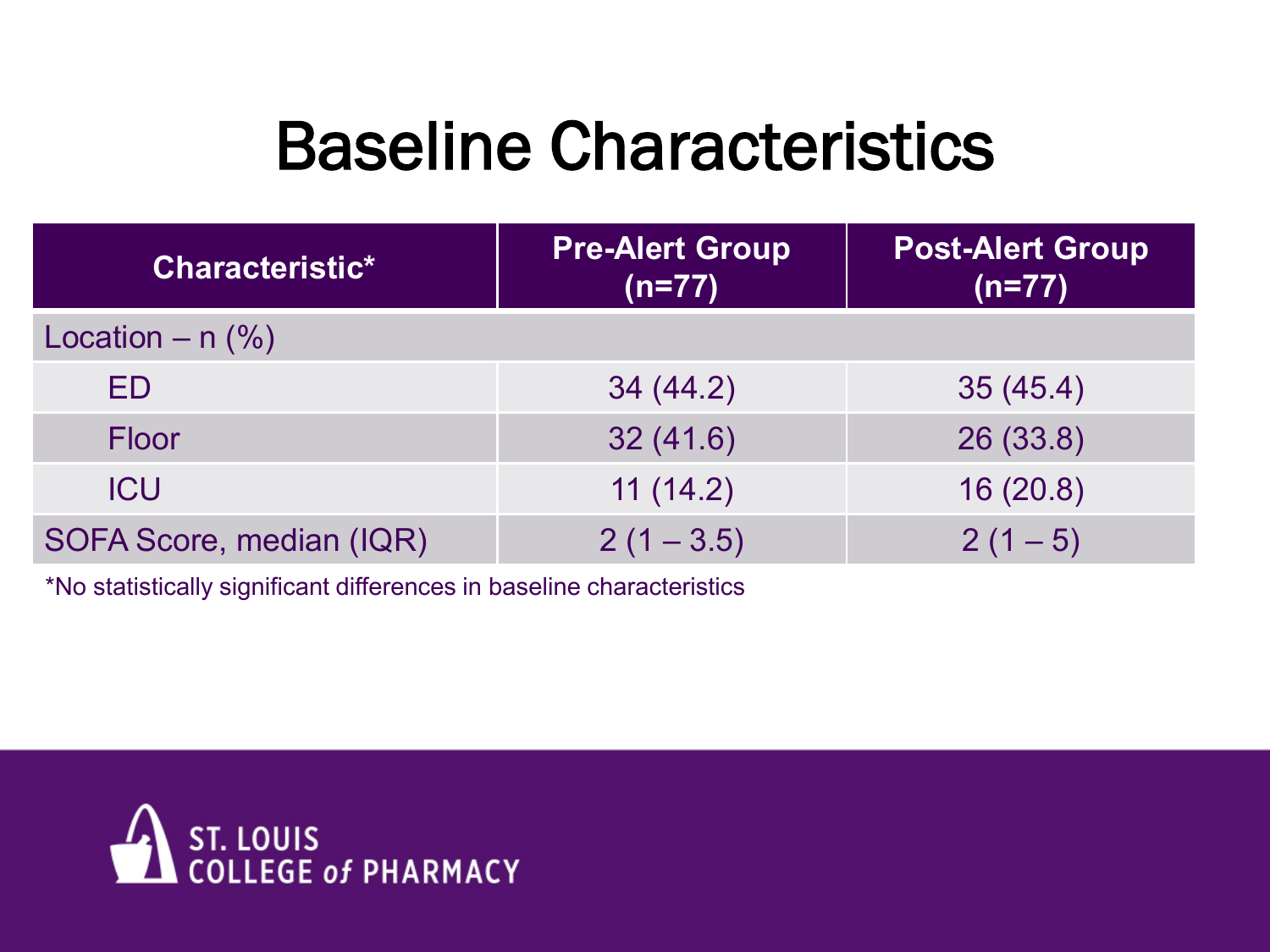#### **Suspected Infection Source (%)**



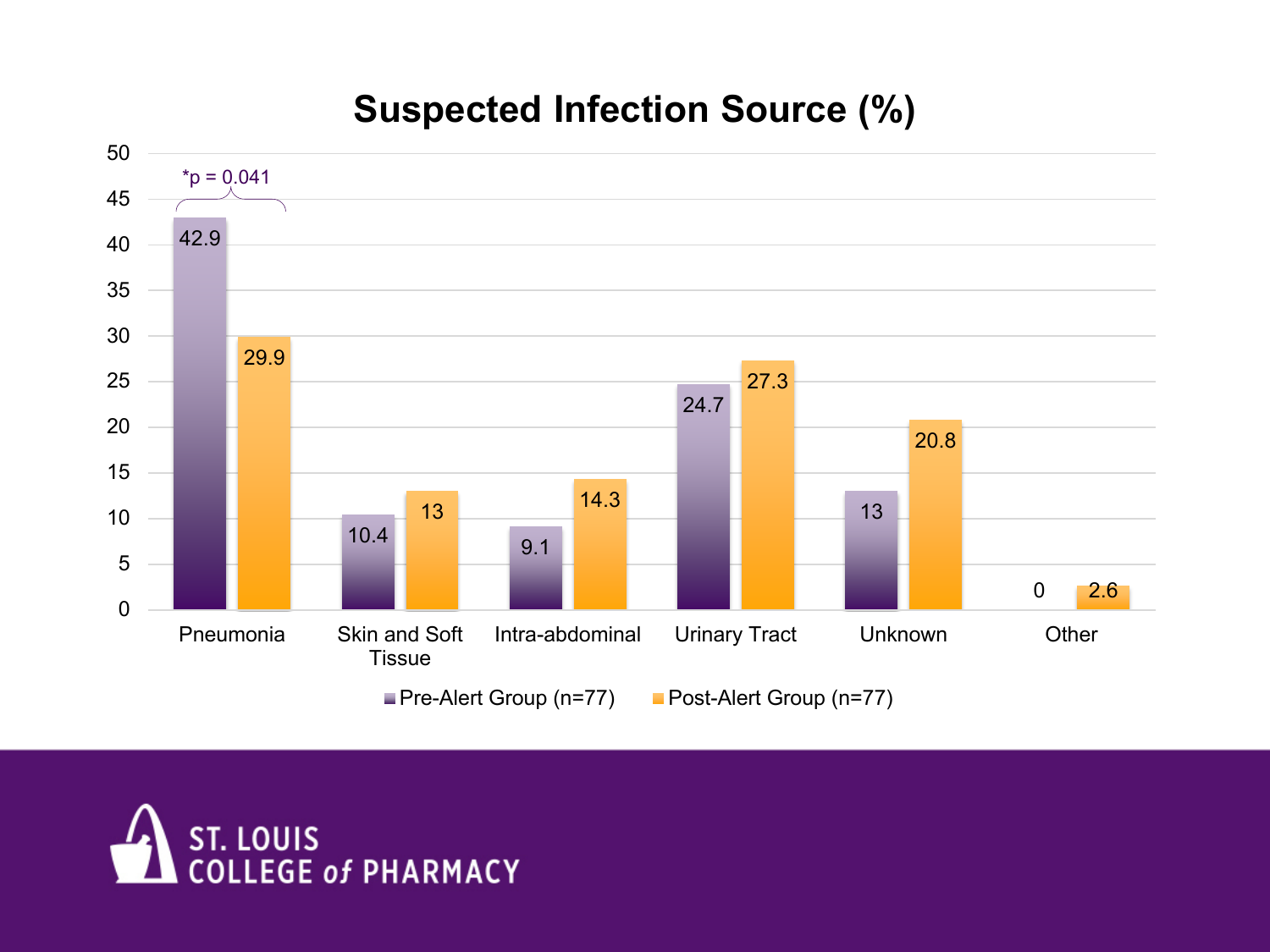#### Results – Primary Outcome

| <b>Outcome</b>                                      | $(n=77)$  | <b>Pre-Alert   Post-Alert  </b><br>$(n=77)$ | p-value |
|-----------------------------------------------------|-----------|---------------------------------------------|---------|
| Use of appropriate empiric<br>antibiotics – $n$ (%) | 46 (58.4) | 49 (63.6)                                   | 0.62    |

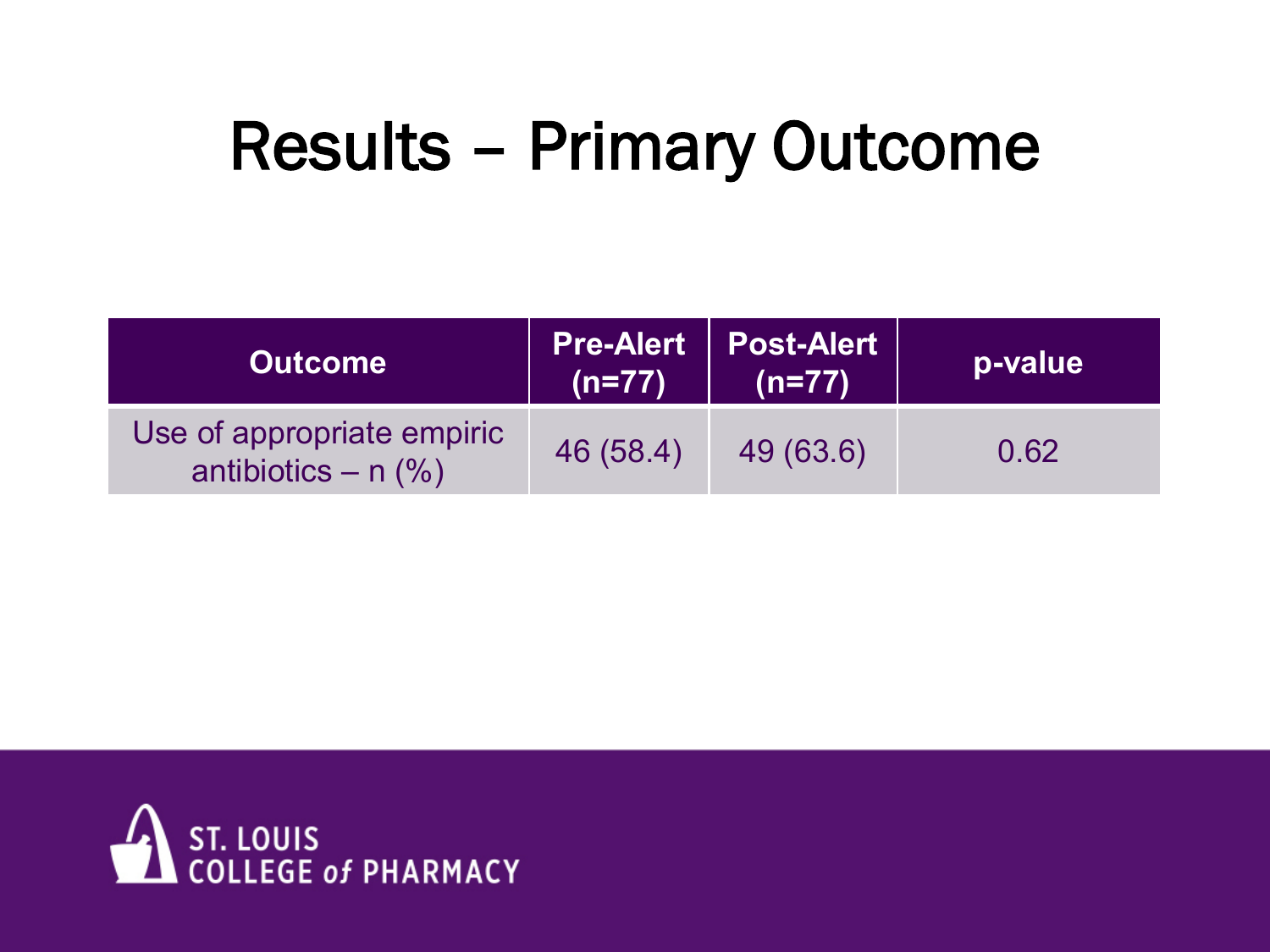#### Results – Secondary Outcomes

| <b>Outcome</b>                          | <b>Pre-Alert</b><br>$(n=77)$ | <b>Post-Alert</b><br>$(n=77)$ | p-value  |
|-----------------------------------------|------------------------------|-------------------------------|----------|
| LOS (days) – median<br>(IQR)            | $4(3-6.5)$                   | $6(4-11)$                     | $0.005*$ |
| Days to de-escalation -<br>median (IQR) | $3(1-4)$                     | $2(1-3)$                      | 0.13     |
| Antibiotic DOT – median                 | $4(3-6.5)$                   | $5(3-9)$                      | 0.29     |

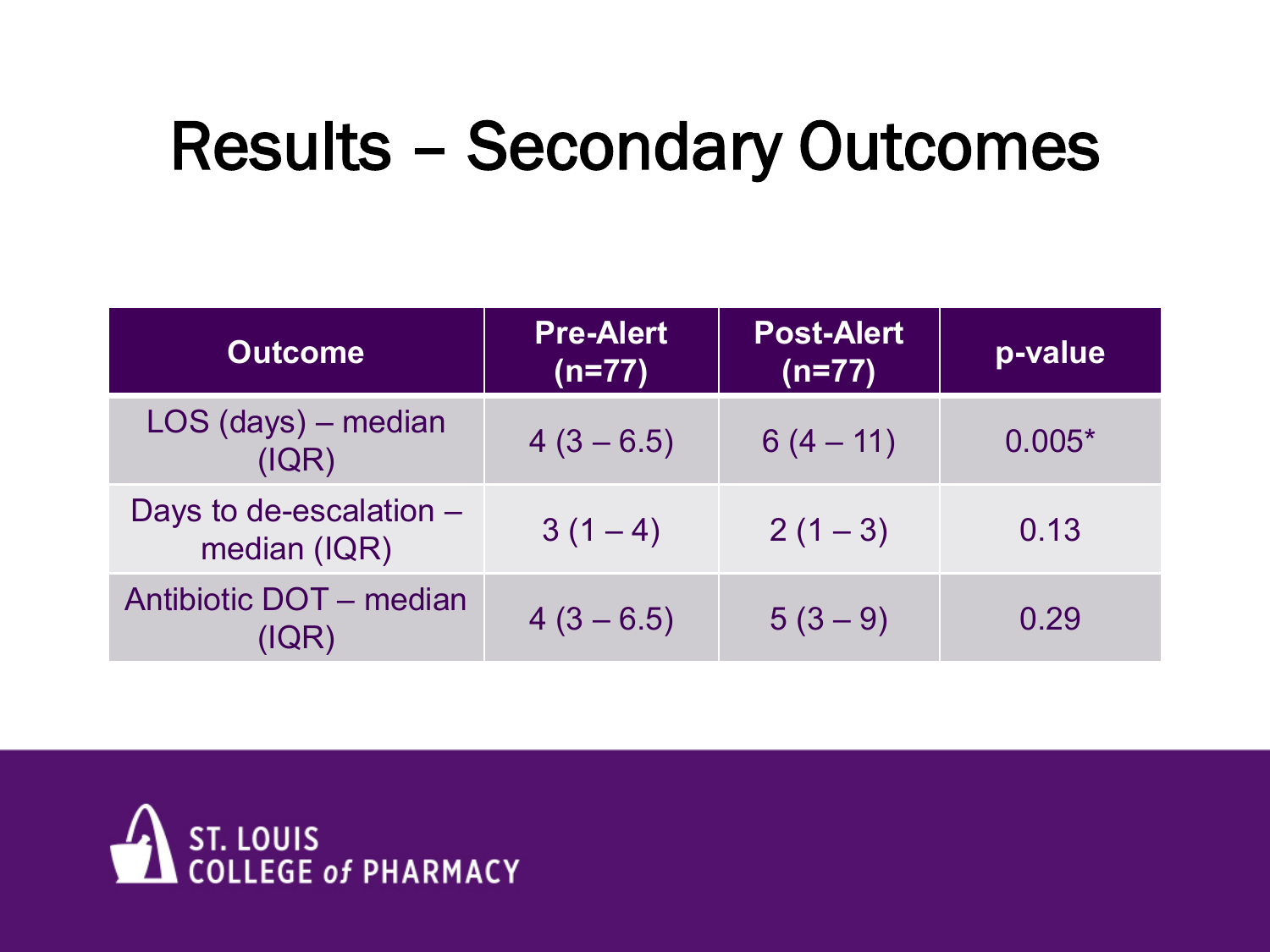#### Results – Adverse Effects

| <b>Adverse Effect*</b> | Pre-Alert (n=77) | Post-Alert (n=77) |
|------------------------|------------------|-------------------|
| $CDI - n$ (%)          | 1(1.3)           | 5(6.5)            |
| $AKI - n$ (%)          | 9(11.7)          | 13 (16.9)         |
| Drug Rash $-$ n $(\%)$ | 1(1.3)           | 0(0)              |

\*No statistically significant differences seen in adverse effects

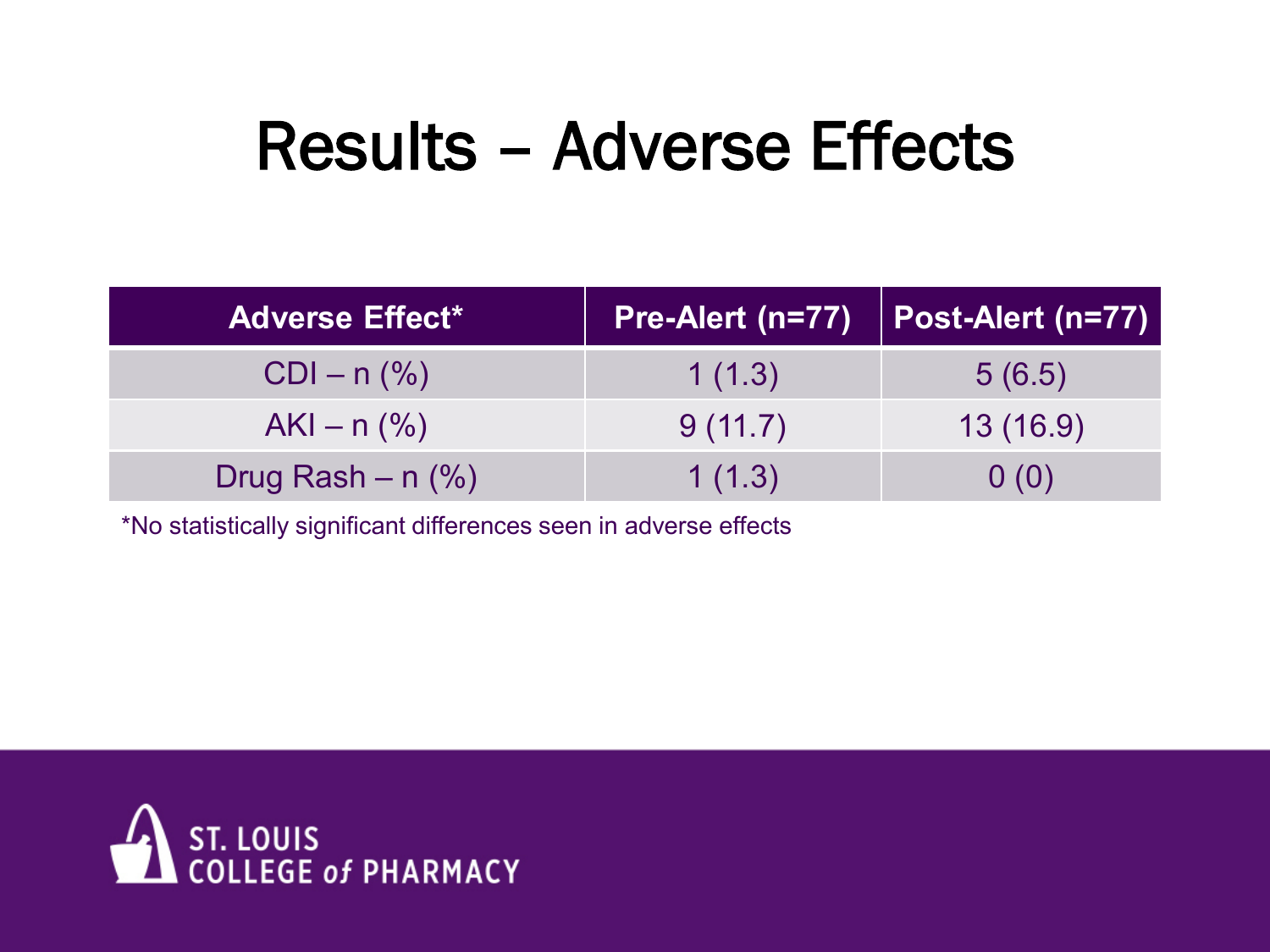### **Conclusions**

- Alert implementation had no significant impact on empiric antibiotic appropriateness
- LOS longer in post-alert group, suggesting a higher severity of illness
	- Non-statistically different SOFA scores
- AKI most common adverse effect, minimal occurrence of CDI or drug rash
	- Alert not having impact here either

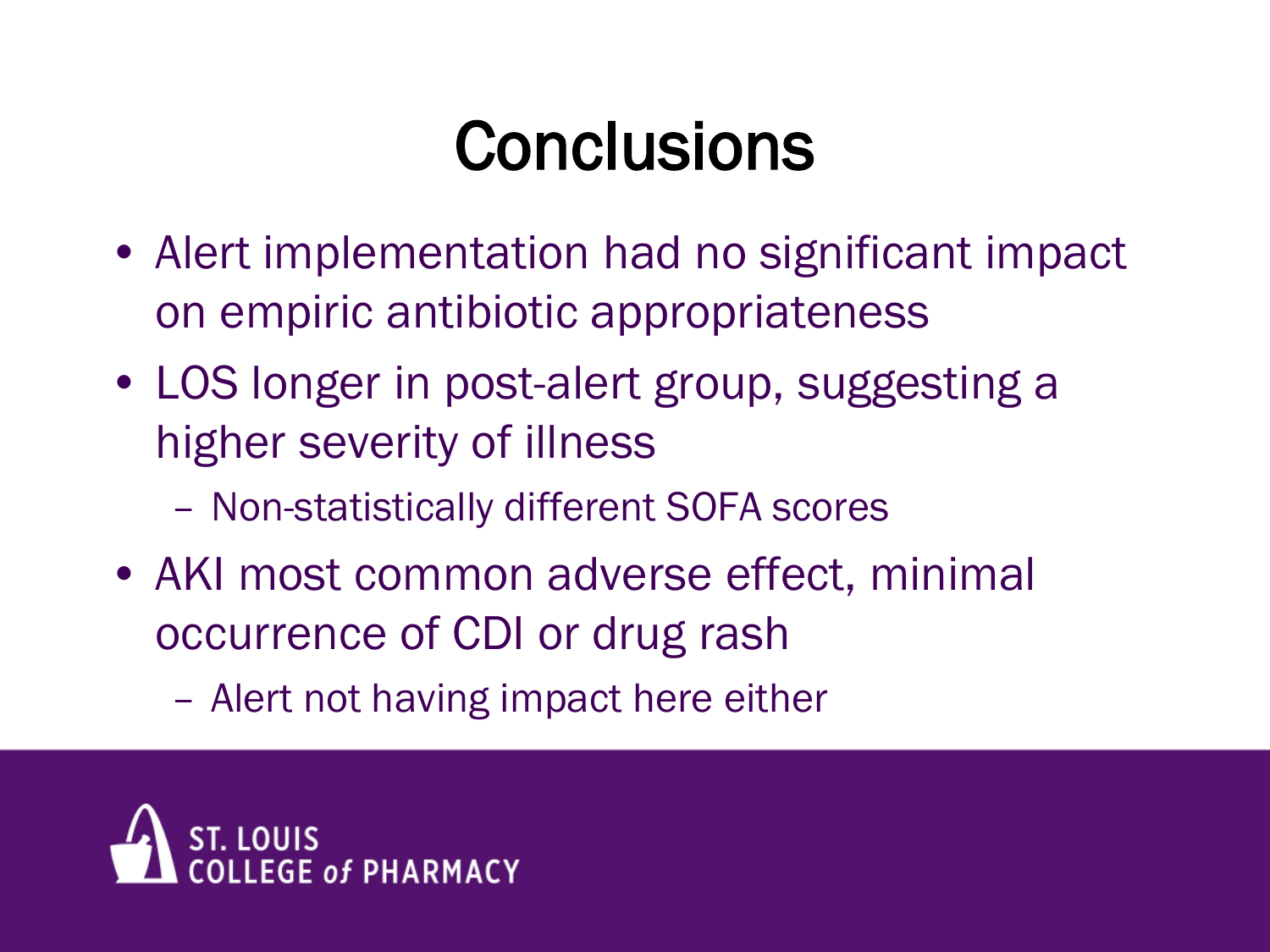## Analysis

#### **Strengths**

- Use of rigid criteria to assess appropriateness
- Well-matched based on demographics, location

#### **Weaknesses**

- Gradual change?
- Possible higher severity in post-alert group (longer LOS)



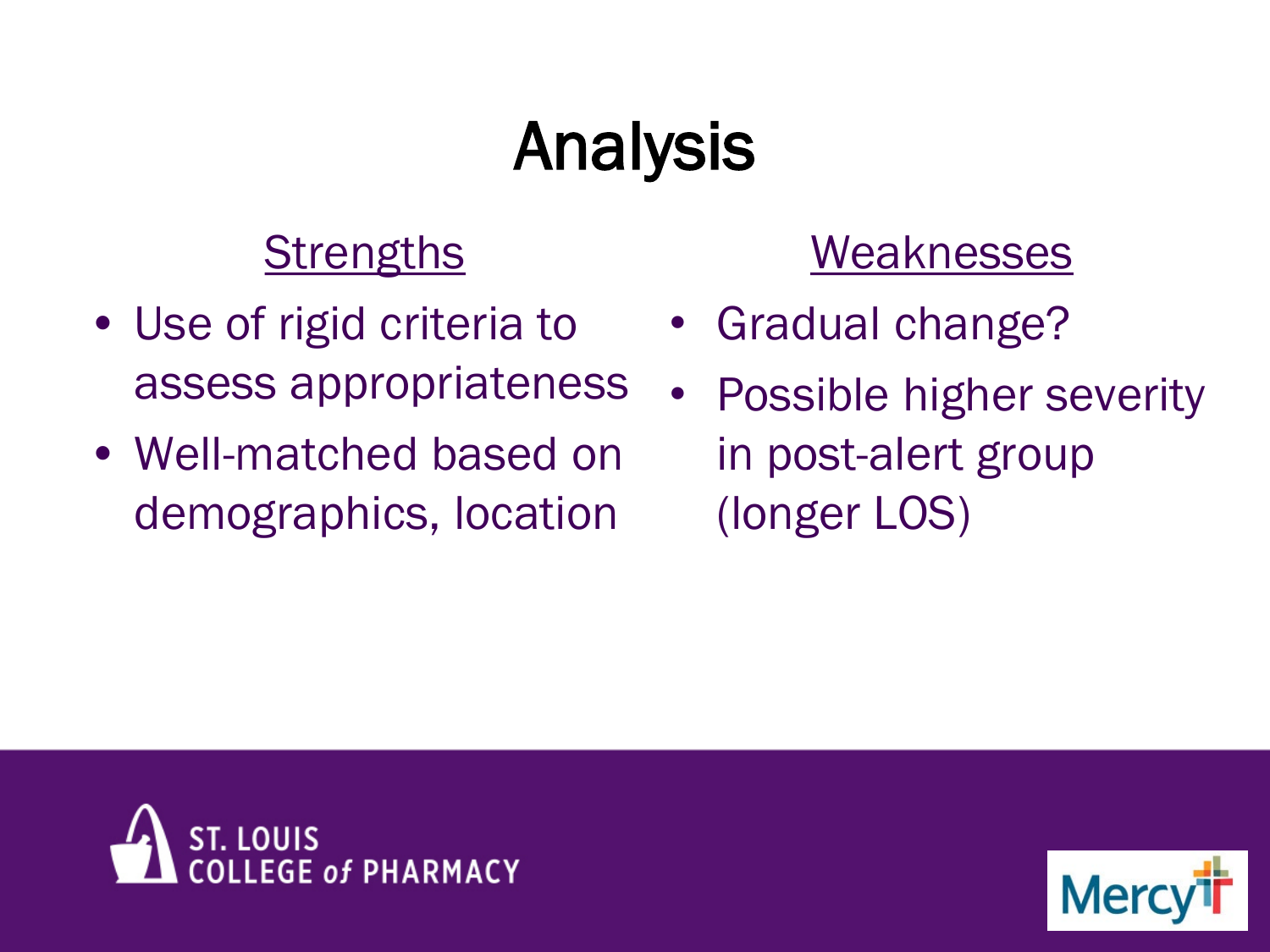## Anticipated Benefits of Research

- Educational material on how to appropriately interpret alerts
	- Emphasize source-driven antibiotics
	- Broad spectrum not universally needed
- Future analysis could examine larger population or specific suspected source